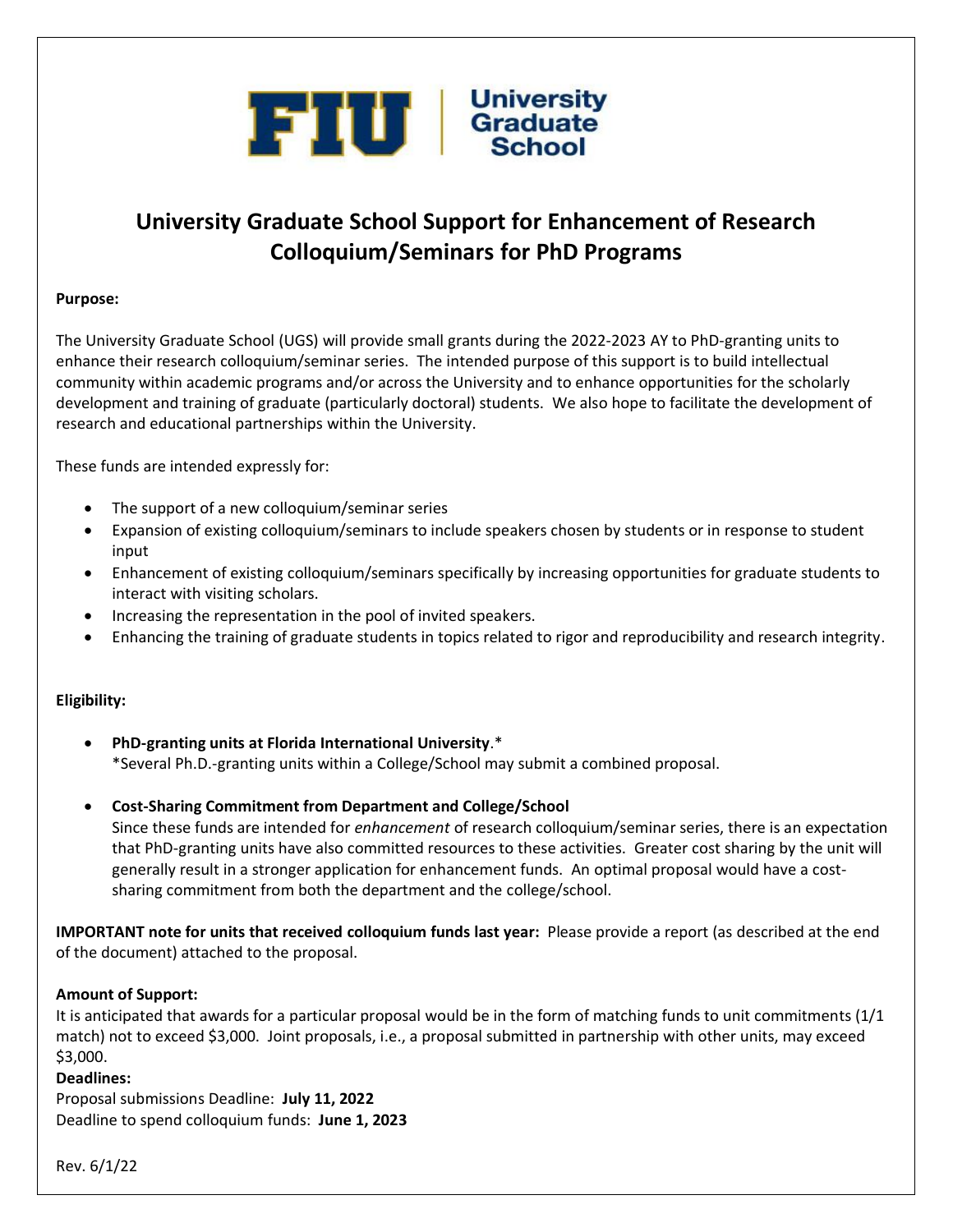#### **All proposed colloquium/seminar series must meet the following criteria:**

- Benefit a significant number of graduate faculty and graduate students across the unit(s).
- Provide opportunities for graduate students to participate in the colloquium/seminar.
- Provide opportunities specifically orchestrated for graduate students (particularly doctoral students) to interact with outside speakers, e.g., escorting the speaker, special question and answer session, round-table discussion, etc.
- Equal representation of invited speakers
- At least one seminar needs to directly address a topic related to research integrity and/or rigor and reproducibility.
- Obtain written evaluations from graduate students regarding the opportunities provided for graduate students to interact with visiting scholars (sample attached).

#### **Proposals must include the following information (not to exceed 3 pages):**

- Proposal cover sheet (attached)
- Brief objectives, justification and outline *of the proposed enhancement*.
	- $\circ$  Be sure to outline enhanced activities/opportunities for graduate students to interact with visiting scholars.
- PhD-granting unit(s) that will be the official sponsor(s) of the enhanced colloquium/seminar series.
- Additional units(s) that would benefit from the proposed enhancement, including PhD-granting units and active research groups/centers.
- Brief budget
	- o Expenses (estimated honorarium, room costs, travel, etc.).
	- o Specifics of cost-sharing commitment.
- Although UGS is not opposed to supporting program proposals that include social activities, be cognizant that E&G funds cannot be used to buy food or beverages.
- Brief plan to ensure that the colloquium will provide a diverse and inclusive group of speakers.
- At least one talk/presentation will be about research integrity and ethics. The presentation(s) must be given by invited speakers. Provide the topic(s) that will be addressed and a list of potential speakers.

Proposal submissions Deadline: **July 11, 2022**. Submit proposals to Ashley Mendes by email [amendez@fiu.edu.](mailto:amendez@fiu.edu)

#### **Disbursement of Funds:**

UGS will disburse funds to a department account upon approval of program proposal. (Programs will not be required to submit invoices to UGS for payment.)

## **Reporting of Graduate Student Benefits, Deadline (July 11, 2022):**

Sponsoring unit must submit a 1-2 page report to UGS that includes the following:

- Estimates of numbers of faculty, graduate students and others who attended.
- Summary of graduate student evaluations of their opportunities to interact with the visiting scholars (see sample evaluation below).
- Unit's response to graduate student evaluations.
- A list of visiting scholars, including titles and affiliations, and the title of their presentation.
- Summary of expenses and cost-sharing.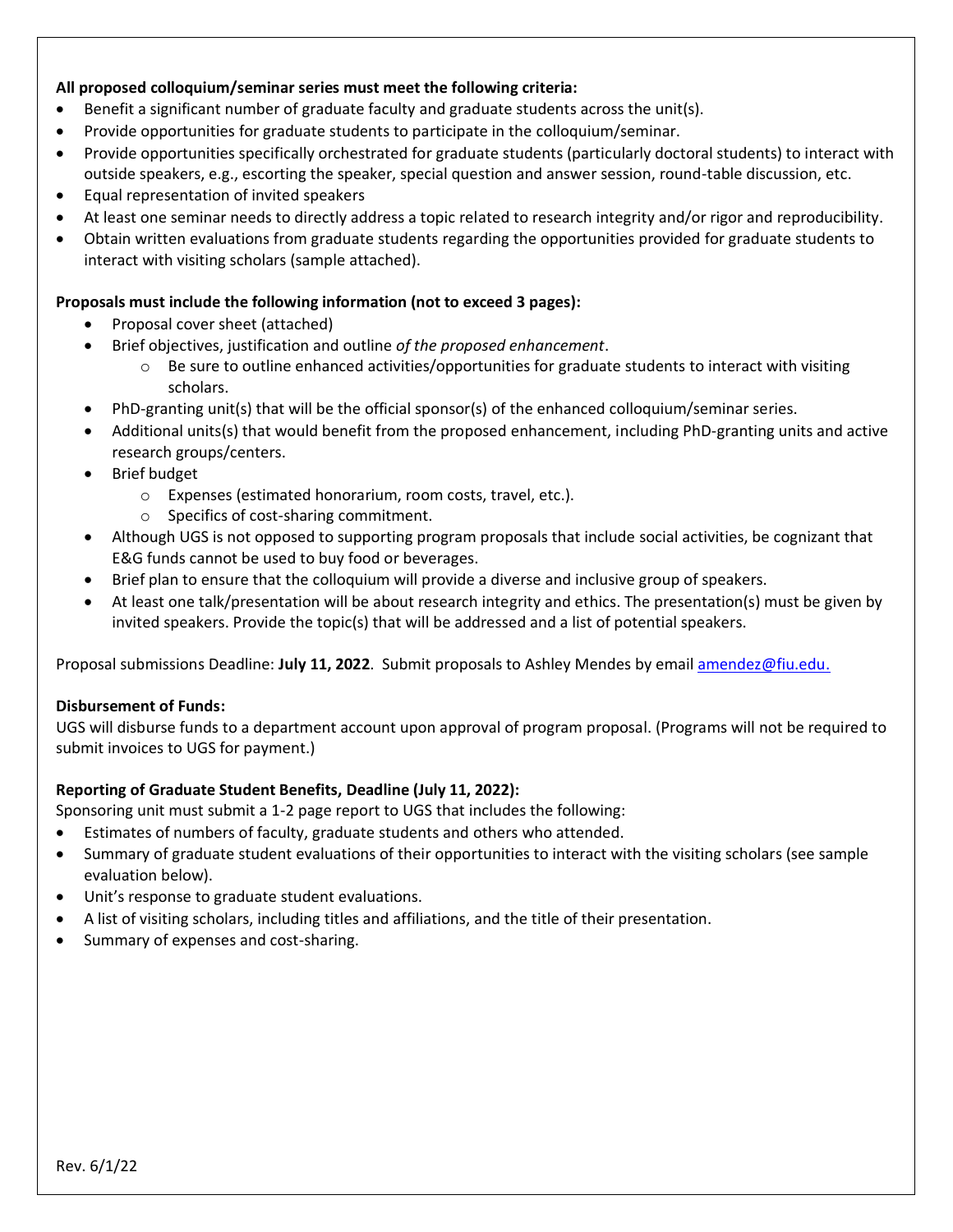|                                                                   | University Graduate School Colloquium Enhancement Initiative                         |
|-------------------------------------------------------------------|--------------------------------------------------------------------------------------|
|                                                                   | <b>Proposal Cover Sheet</b><br>2022-2023                                             |
|                                                                   |                                                                                      |
|                                                                   |                                                                                      |
|                                                                   |                                                                                      |
|                                                                   |                                                                                      |
| Amount of Funds Requested: \$_______________________(\$3,000 max) |                                                                                      |
|                                                                   |                                                                                      |
|                                                                   |                                                                                      |
| Budget Manager Phone Ext: _________________________               |                                                                                      |
|                                                                   |                                                                                      |
|                                                                   |                                                                                      |
|                                                                   | Please submit proposal to Ashley Mendez by July 11, 2022 - by email amendez@fiu.edu. |
|                                                                   |                                                                                      |
|                                                                   |                                                                                      |
|                                                                   |                                                                                      |
|                                                                   |                                                                                      |
|                                                                   |                                                                                      |
|                                                                   |                                                                                      |
|                                                                   |                                                                                      |
|                                                                   |                                                                                      |
| Rev. 6/1/22                                                       |                                                                                      |